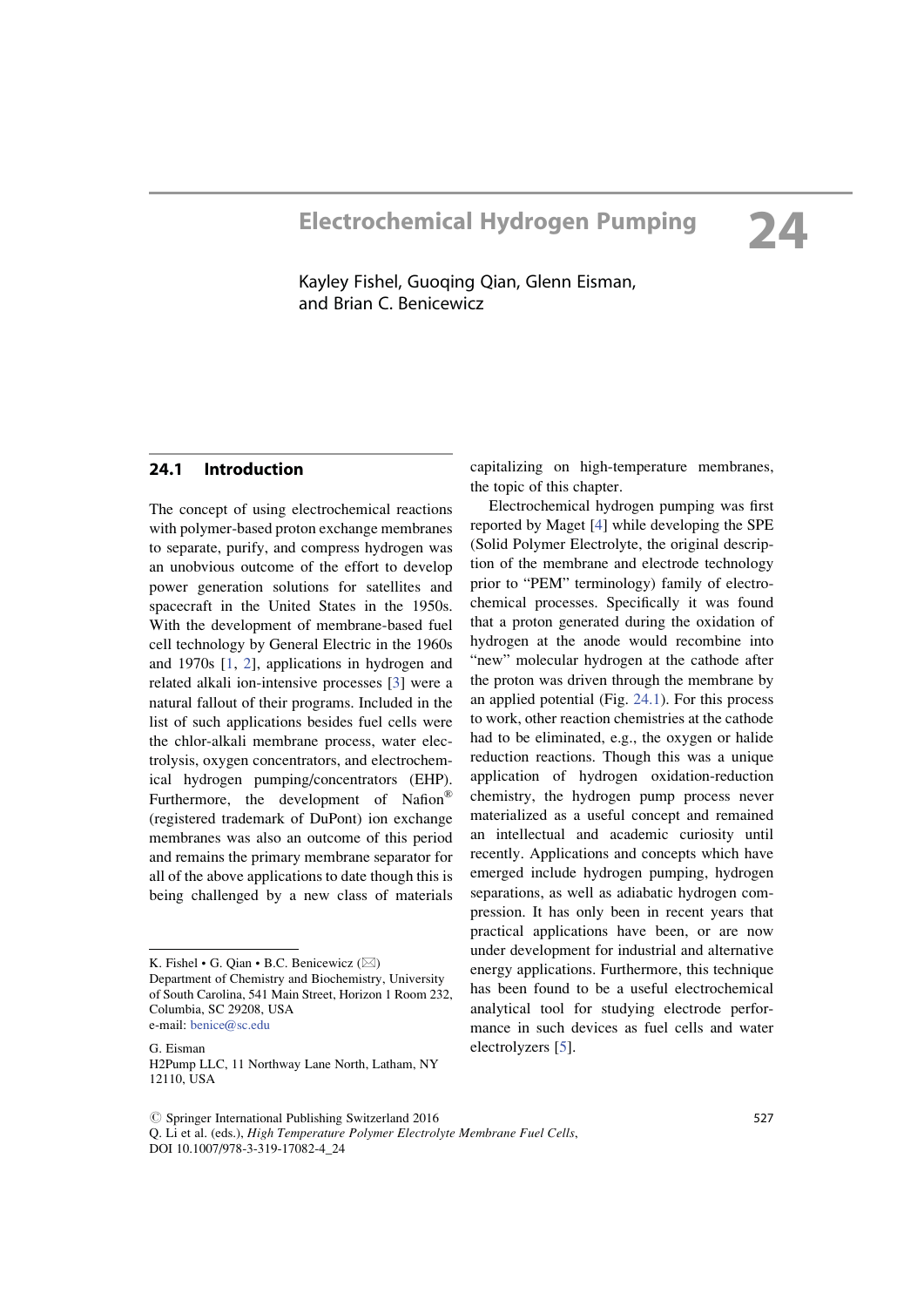

Fig. 24.1 Hydrogen membrane-based electrolysis

Recently, with the development of new hightemperature proton exchange membranes, as well as the increased interest in hydrogen-related technology and applications, there has been a resurgence of interest in EHP. Companies have formed to apply the process in both industrial and emerging hydrogen applications. There has also been an increase in the technical literature and conference presentations, and government (state and federal) agencies have included this technology in recent solicitations. These activities are partly due to membranes such as polybenzimidazoles (PBI), which have become available. This chapter will focus on the development of the high-temperature membrane-based electrochemical hydrogen pumping process.

#### 24.2 Electrochemistry

The basic working principle of the electrochemical hydrogen pump process is that hydrogen molecules enter the anodic compartment of an electrochemical cell and are oxidized to protons and electrons within the catalyst layer of the electrode. The protons are driven through the ion exchange membrane while the electrons pass through the external circuit to the cathode as a result of the applied voltage to the electrodes. The protons and electrons then recombine at the cathode electrode to (re-)form molecular hydrogen. The overall chemical reactions are described by (24.1–24.3).

$$
Anode: \ H_2 \rightarrow 2H^+ +\ 2e^- \qquad \quad \ (24.1)
$$

Cathode :  $2H^+ + 2e^- \rightarrow H_2$  (24.2)

Total reaction : 
$$
H_2
$$
(anode)  
 $\rightarrow H_2$ (cathode) (24.3)

The cell voltage between the anode and cathode is given by (24.4). The Nernst potential  $E_{\text{Nernst}}$ , is given by the Nernst equation (24.5), where  $E^{\circ}$  is the standard potential of a hydrogen reaction,  $R$  is the gas constant,  $T$  is the temperature in Kelvin,  $F$  is Faraday's constant,  $p_{\text{cathode}}$  and  $p_{\text{anode}}$  are the partial pressures of hydrogen at the anode and cathode, respectively.

$$
E = E_{\text{Nernst}} - E_{\text{polarization}} - E_{\text{ohmic}} \qquad (24.4)
$$

$$
E_{\text{Nernst}} = E^{\text{o}} - \frac{RT}{2F} \ln \frac{p_{\text{cathode}}}{p_{\text{anode}}}
$$
 (24.5)

The polarization overpotential  $(E_{\text{polarization}})$  is the sum of the polarization overpotentials at the anode and cathode and given by the Butler–Volmer equation. At low overpotentials, the polarization overpotential can be approximated by  $(24.6)$ , where R is the gas constant,  $T$  is the temperature in Kelvin,  $F$  is the Faraday's constant,  $i$  is the current density, and  $i_0$  is the exchange current density.

$$
E_{\text{polarization}} = \frac{RT}{2F} \frac{i}{i_0} \tag{24.6}
$$

The ohmic overpotential  $E_{\text{ohmic}}$  is the potential loss due to cell ohmic resistances and given by Ohm's law  $(24.7)$ , where *i* is the current density,  $R_{\text{ohmic}}$  is the cell ohmic resistance, which includes membrane resistance, electrode resistance and cell hardware resistance.

$$
E_{\text{ohmic}} = iR_{\text{ohmic}} \tag{24.7}
$$

## 24.3 Low- and High-Temperature **Devices**

Just as the type of electrolyte membrane influences operational conditions and performance in fuel cells, the ion exchange membrane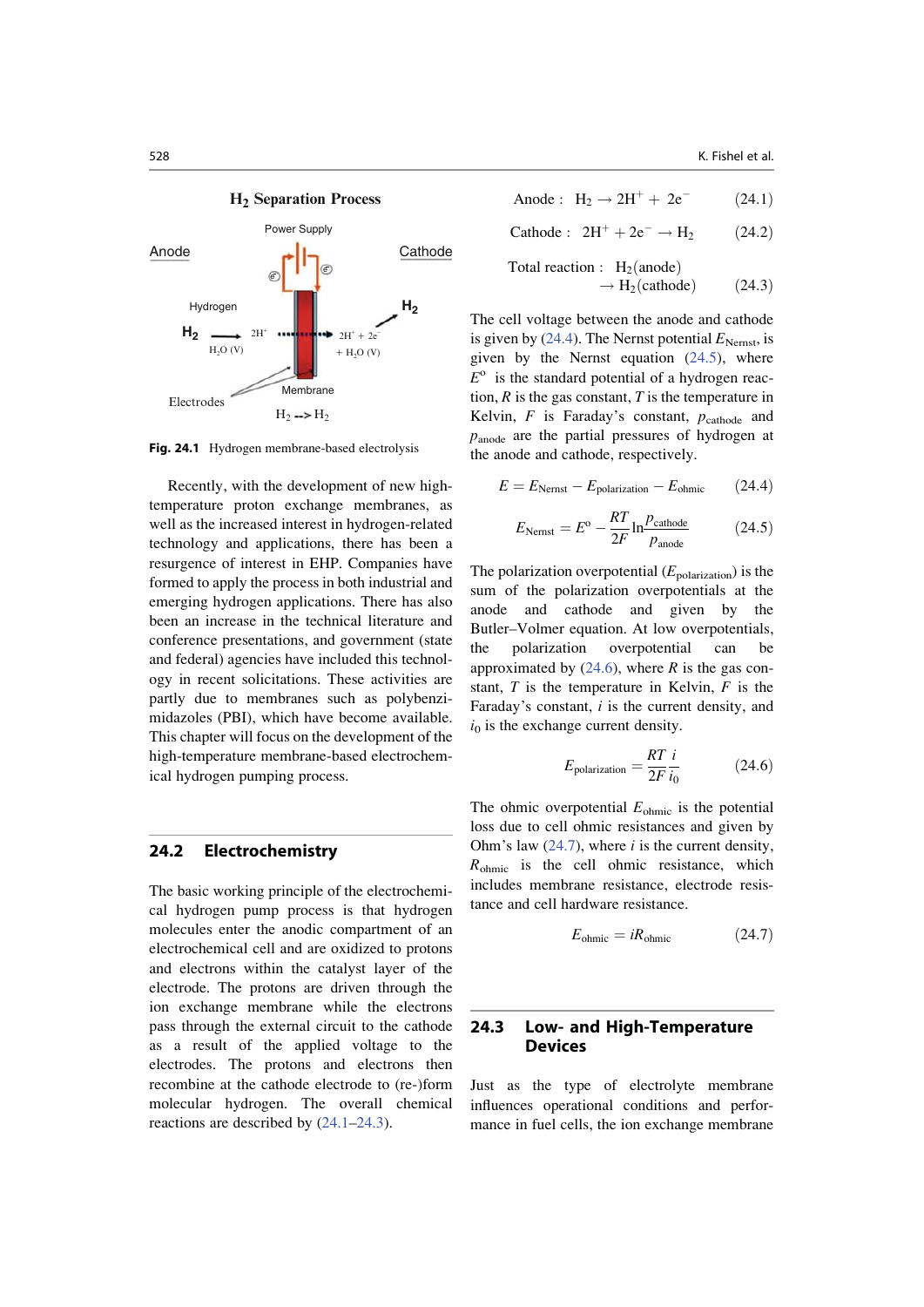used in hydrogen pumping applications affects the design and efficiency. Both low-temperature and high-temperature devices have been used or are under development for hydrogen separation and purification using this technique. In the low-temperature devices, the perfluorosulfonic acid family of membranes, e.g., Nafion®, are ion exchange membranes with sulfonic acid groups directly bonded to the polymer. Devices containing these types of membranes operate at low temperatures (typically  $\sim$ 50–80 °C). Furthermore, the membranes need to be hydrated to support proton conduction [6]. A disadvantage of these membranes is the tendency of water to collect in the electrode layers and flow fields of the plates resulting in an undesirable "flooded" state. The result is a decrease in performance due to the reduced electrode active area. Among others, an additional disadvantage of the low-temperature cells is that the tolerance to selected impurities, e.g., carbon monoxide, at the electrode is low resulting in a (reversible) degradation process. This limits the utility of such devices in hydrogen separation and purification applications. Some of these obstacles in low-temperature devices can be overcome by using membranes that are able to operate at higher temperatures. Early high-temperaturebased hydrogen purification was initially shown feasible using traditional phosphoric acid fuel cell (PAFC) technology [7]. High hydrogen recovery, high hydrogen purities, and tolerance to traditional fuel cell impurities were demonstrated using PAFC stack technology. In the 1990s, phosphoric acid-doped polymer membranes that offered similar increased tolerance to gas impurities were explored [8]. Operating at high temperatures  $(>100 \degree C)$  with phosphoric acid as the electrolyte requires a polymer membrane that is both thermally stable and chemically resistant. Since polybenzimidazoles (PBIs) demonstrate both of these qualities and have shown excellent stability under these conditions when used in fuel cells, PBI was a candidate for use in hydrogen pumping applications. Operating at these high temperatures also increases the platinum catalyst tolerance to carbon monoxide and other impurities, and thus becomes an enabling feature

in some applications. An additional advantage of high-temperature operation is that flooding of the electrodes with water is minimized, as water exists only in the gas phase at normal operating conditions. The chemistry of the polymer membrane influences the pump efficiency just as it influences the performance of a fuel cell. Various chemistries of PBI have been studied in hydrogen pumps to understand how the chemistry affects electrical efficiency, power consumption, durability of the membrane electrode assemblies, and gas purification.

## 24.4 High-Temperature Membrane Hydrogen Pumping

#### 24.4.1 Para-PBI

Poly(2,2'- $(p$ -phenylene)5,5'-bibenzimidazole) (para-PBI) has been tested by various research groups for high-temperature hydrogen pumping. In 2007, Perry et al. [9] reported the use of a para-PBI membrane prepared through the polyphosphoric acid process or PPA process [10] to be used as the polymer electrolyte membrane in an electrochemical hydrogen pump. Further information on the PPA process can be found in Chap. 10. Studies were performed using various gas mixtures, and operations were performed with and without external humidification in order to understand the power requirements, membrane electrode assembly (MEA) durability, and purification and electrochemical efficiencies. These para-PBI polymers had inherent viscosities (IV)s between 2.7 and 3.7 dL  $g^{-1}$ and acid doping levels of 34.9–39.1 mol phosphoric acid (PA) per mole polymer repeat unit (PRU) [9]. Tests were initially performed with pure hydrogen and without external humidification at the anode. Polarization curves of the hydrogen pump are shown in Fig. 24.2.

The curves exhibited a linear relationship between voltage and current, which demonstrated reversibility, up to at least  $1 \text{ A cm}^{-2}$ . At a typical operating current density of 0.2 A  $\text{cm}^{-2}$ , electrochemical hydrogen pumping required relatively low voltages, i.e.,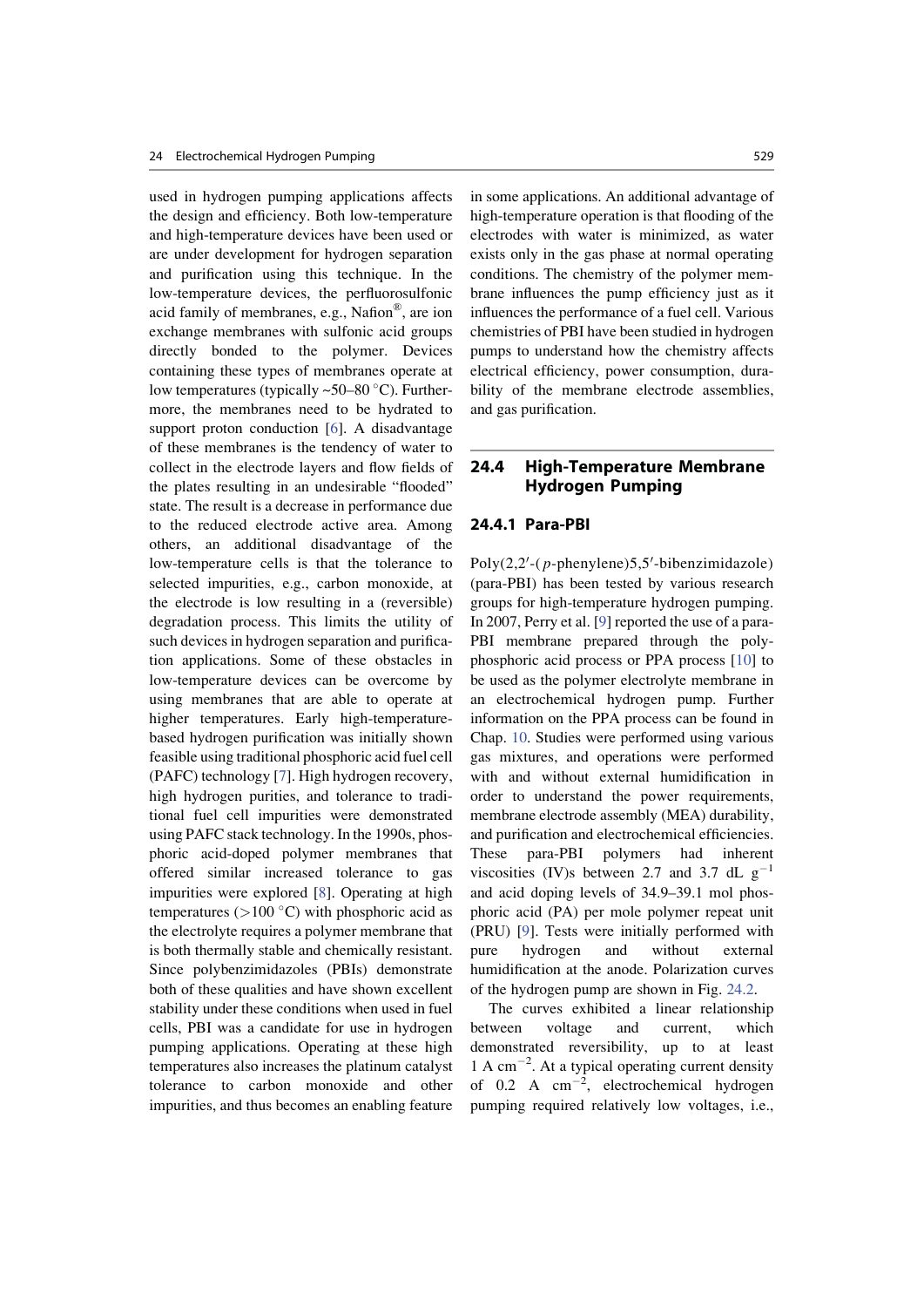

Voltage (mV) Voltage (mV) 100 50 0 0.0 0.2 0.4 0.6 0.8 1.0 Current Density (A/Cm2) 30 25 20 Voltage (mV) Voltage (mV) 15 10 5

200

150

0

Fig. 24.3 Long-term operation of a hydrogen pump at 0.2 A  $cm^{-2}$ , 1.2 stoichiometric flow of pure hydrogen, 160 °C. Reproduced from [9] with permission of Elsevier

45 mV at 160 $\degree$ C. The current efficiency of the electrochemical pump was conducted by measuring the cathodic outlet hydrogen flow at varying current densities. The relatively high current efficiencies, greater than 83 % from 0 to 2 A  $cm^{-2}$ , were achieved, showing high efficiencies under non-humidified conditions. The durability of the electrochemical pump was investigated at constant current density of

0.2 A cm<sup> $-2$ </sup> at 160 °C operating on pure hydrogen with no external humidification and the voltage was found to be relatively constant at 22 mV for over 2000 h of operation as shown in Fig. 24.3.

0 500 1000 1500 2000 Lifetime (hrs)

> The effects of relative humidity were then studied by cycling the relative humidity between 0 and 3  $%$  at 160 °C. There were no large changes seen in the voltage by changing the relative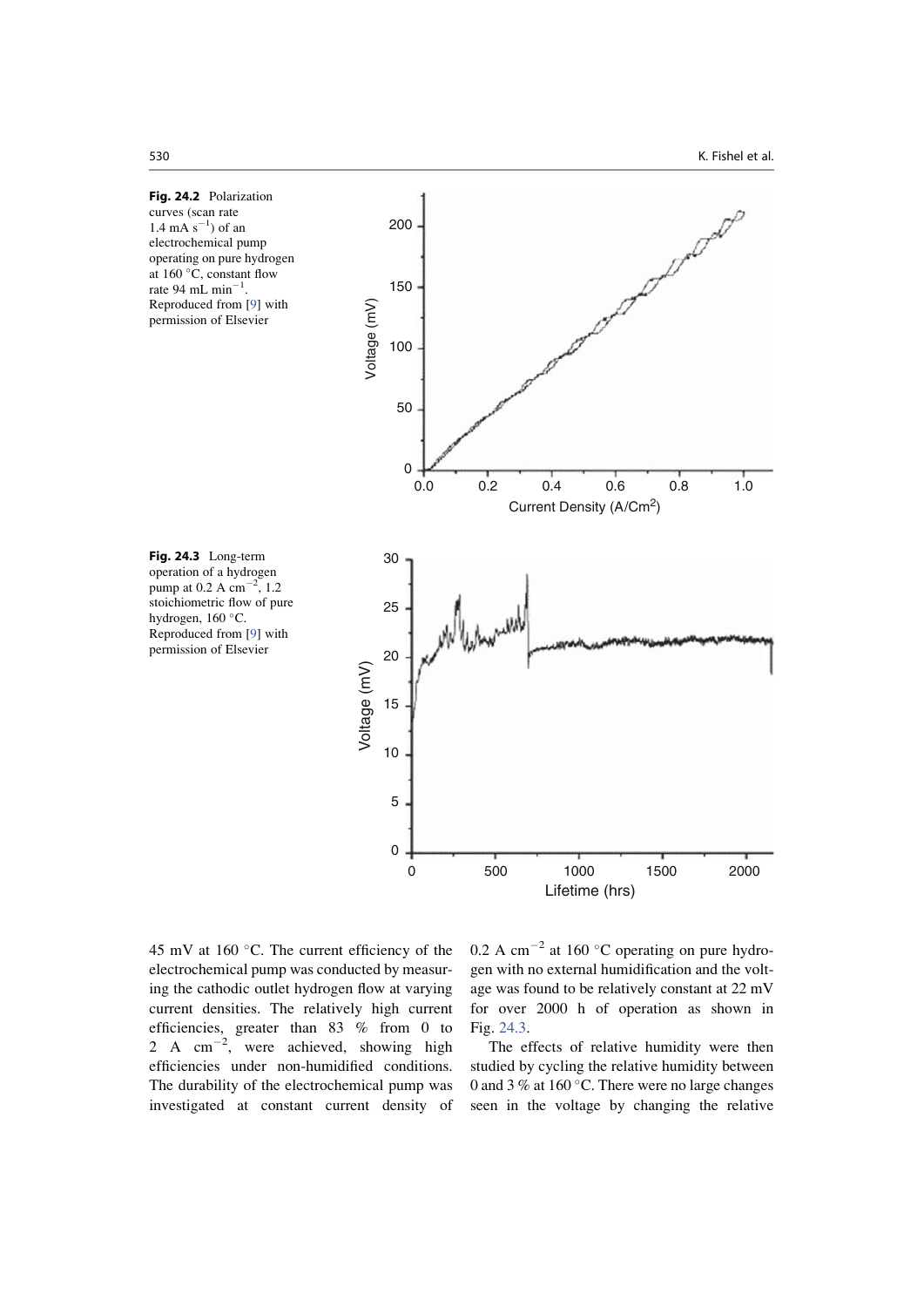

Fig. 24.4 Polarization curves for non-humidified conditions (solid squares) at 1653 h and humidified conditions (unfilled squares) at 2144 h. The crosshairs symbolize a humidified Nafion membrane operated at 70 °C for comparison [11]. The hydrogen inlet feed stream was adjusted to maintain 1.2 stoichiometric flows

humidity; the average voltage for non-humidified conditions was approximately 33 mV and approximately 18 mV under humidified conditions. Performance was found to be improved at 3 % relative humidity when tested at  $160^{\circ}$ C. This cell containing a para-PBI/PA membrane was reported to have a lifetime of over 4000 h with relatively stable voltages even under the stressful conditions of alternating between humidification and non-humidification. Power requirements were tested for both humidified systems and non-humidified systems by running polarization curves at  $160^{\circ}$ C during each cycle. Figure 24.4 shows the polarization curves for the humidified and non-humidified operations and includes Nafion<sup>®</sup> (at 70 °C) for comparison.

It can be seen that both tests performed using para-PBI exhibit a near linear relationship. Voltages at 0.2 A  $cm^{-2}$  were 30 mV for the non-humidified cell and 18 mV for the humidified cell. Tests were also performed to evaluate the ability of the pump to run on gas streams contaminated with  $CO$  and  $CO<sub>2</sub>$  and to

at each current density for the humidified polarization curve. A constant flow of  $\sim$ 75 mL min<sup>-1</sup> of hydrogen was supplied up to a current density of 0.8 A  $cm^{-2}$  and then the current steps were continued at 1.2 stoichiometric flow operation for the non-humidified polarization curve. Reproduced from [9] with permission of Elsevier

evaluate the purity of the hydrogen produced at the cathode when operated at 160  $\degree$ C. A gas stream of 35.8 % H<sub>2</sub>, 11.9 % CO<sub>2</sub>, 1906 ppm CO, and 11  $\%$  N<sub>2</sub> was used at the anode and the gas at the cathodic outlet was tested. Carbon monoxide concentrations were reduced to 11–13 ppm and carbon dioxide was reduced to 0.19–0.37 %, showing that these pumps can operate without high-purity hydrogen.

Kim et al. [12] later studied the effect of platinum catalyst loadings on the efficiencies of a  $H_2/CO_2$  gas mixture (20/80 v/v) in cells containing membranes composed of para-PBI prepared through the PPA Process. Having the ability to reduce the amount of platinum used for catalysis in hydrogen pumping could significantly reduce material costs. Electrodes containing 1.1 and 0.2 mg  $cm^{-2}$  were used at the anode and cathode to produce four different combinations of platinum loadings  $(1.1 \text{ mg cm}^{-2})$ at anode and cathode,  $0.2$  mg cm<sup>-2</sup> at anode and cathode, 1.1 mg cm<sup>-2</sup> at anode and 0.2 mg cm<sup>-2</sup> at cathode, and  $0.2 \text{ mg cm}^{-2}$  at anode and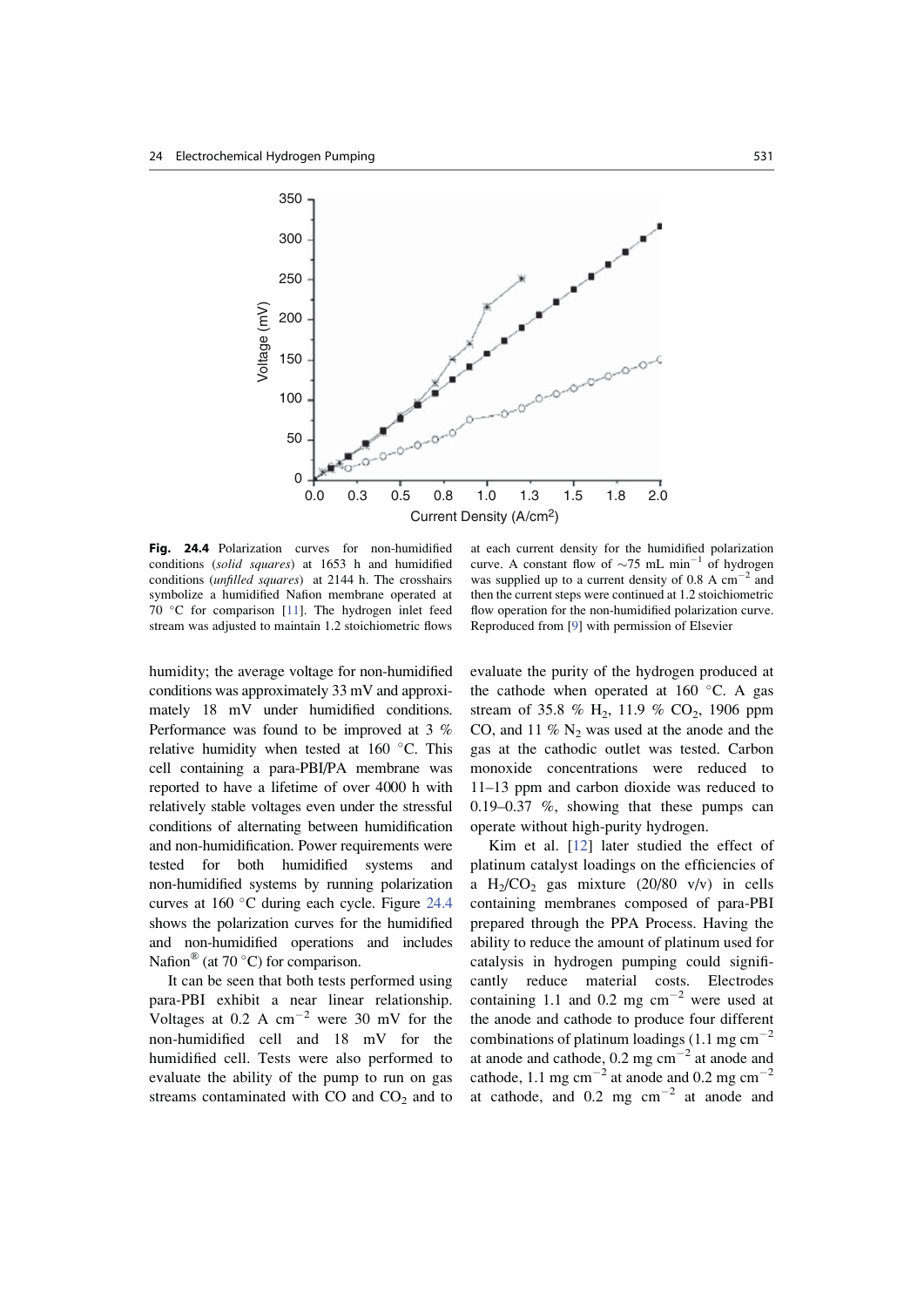Fig. 24.5 Polarization curves for a hydrogen pump using different levels of Pt catalyst. (PHP =  $1.1$  mg cm<sup>-2</sup> at anode and cathode, PHP- $C = 1.1$  mg cm<sup>-</sup> at anode and  $0.2$  mg cm<sup>-2</sup> at cathode,  $PHP-A =$ 0.2 mg cm<sup> $^{-2}$ </sup> at anode and 1.1 mg  $\text{cm}^{-2}$  at cathode, PHP-CA =  $0.2$  mg cm<sup>-2</sup> at anode and cathode).  $H<sub>2</sub>/CO<sub>2</sub>$  gas mixture (20/80 v/v). Reproduced from [12] with permission of Elsevier



Table 24.1 Input and output of gases that were purified through hydrogen pumping using a Celtec-P membrane at  $160 °C$ 

| Gas             | Input $(\%)$ | Output     |
|-----------------|--------------|------------|
| H <sub>2</sub>  | 50.5         | 99.896 %   |
| $_{\rm CO}$     | 4.4          | $6.5$ ppm  |
| CO <sub>2</sub> | 39           | $1010$ ppm |
| CH <sub>4</sub> | 6.1          | $18.7$ ppm |

1.1 mg cm<sup> $-2$ </sup> at cathode) to study the effect of the total platinum loading and the effect of a decrease in platinum loading at both the anode and cathode. Figure 24.5 shows the polarization curves of the various platinum loadings on the anodes and cathodes.

Compared to the MEA containing 1.1 mg cm<sup> $-2$ </sup> of platinum at both the anode and cathode, the MEA with lower platinum loading at the cathode  $(0.2 \text{ mg cm}^{-2} \text{ at the cathode and } 1.1 \text{ mg cm}^{-2} \text{ at }$ the anode) showed similar cell voltages up to  $0.8$  A cm<sup>-2</sup> while the MEAs that contained lower platinum loading at the anode-side showed significantly higher cell voltages during  $H<sub>2</sub>/CO<sub>2</sub>$ separation. These results indicate that the large overpotential seen in hydrogen purification using a  $H_2/CO_2$  gas mixture is due mainly to the hydrogen oxidation reaction at the anode; therefore, the platinum loading at the cathode can be reduced without significant loss in performance.

Petek et al. [13] investigated a commercial Celtec-P-1000 MEA in a hydrogen pump at temperatures in the  $120-180$  °C range with detailed investigations at 150 $\degree$ C. They analyzed pumping characteristics using pure hydrogen, a simulated SMR-WGS (steam methane reforming-water gas shift) mixture of 70 % hydrogen, 3 % carbon monoxide, 20 % carbon dioxide, and 7 % methane, and a diluted hydrogen mixture containing as low as 5 % hydrogen. Hydrogen was separated quite efficiently from the SMR-WGS mixture with an estimated power requirement of  $5 \text{ kW h kg}^{-1}$ , which is much lower than the estimates for conventional PSA (pressure swing absorption) technologies. An adsorption limited current of approximately 0.3 A  $cm^{-2}$ was observed for the very dilute hydrogen containing mixtures with 5 % hydrogen.

H2Pump LLC tested various gas mixtures in a hydrogen pump with a Celtec-P membrane [14]. When using a gas mixture containing 50.5 % H<sub>2</sub>, 4.4 % CO, 39 % CO<sub>2</sub>, and 6.1 % CH<sub>4</sub> at 160 °C, hydrogen was able to be purified to almost 99.9 % (Table 24.1).

Further testing was performed on a gas mixture containing 1.12 % CO, 43.8 % CO<sub>2</sub>, with a  $H_2$  balance using a Celtec-P membrane at 160 °C at 0.2 A  $cm^{-2}$ . The carbon monoxide was found to be  $\sim$ 1 ppm at the outlet. These findings show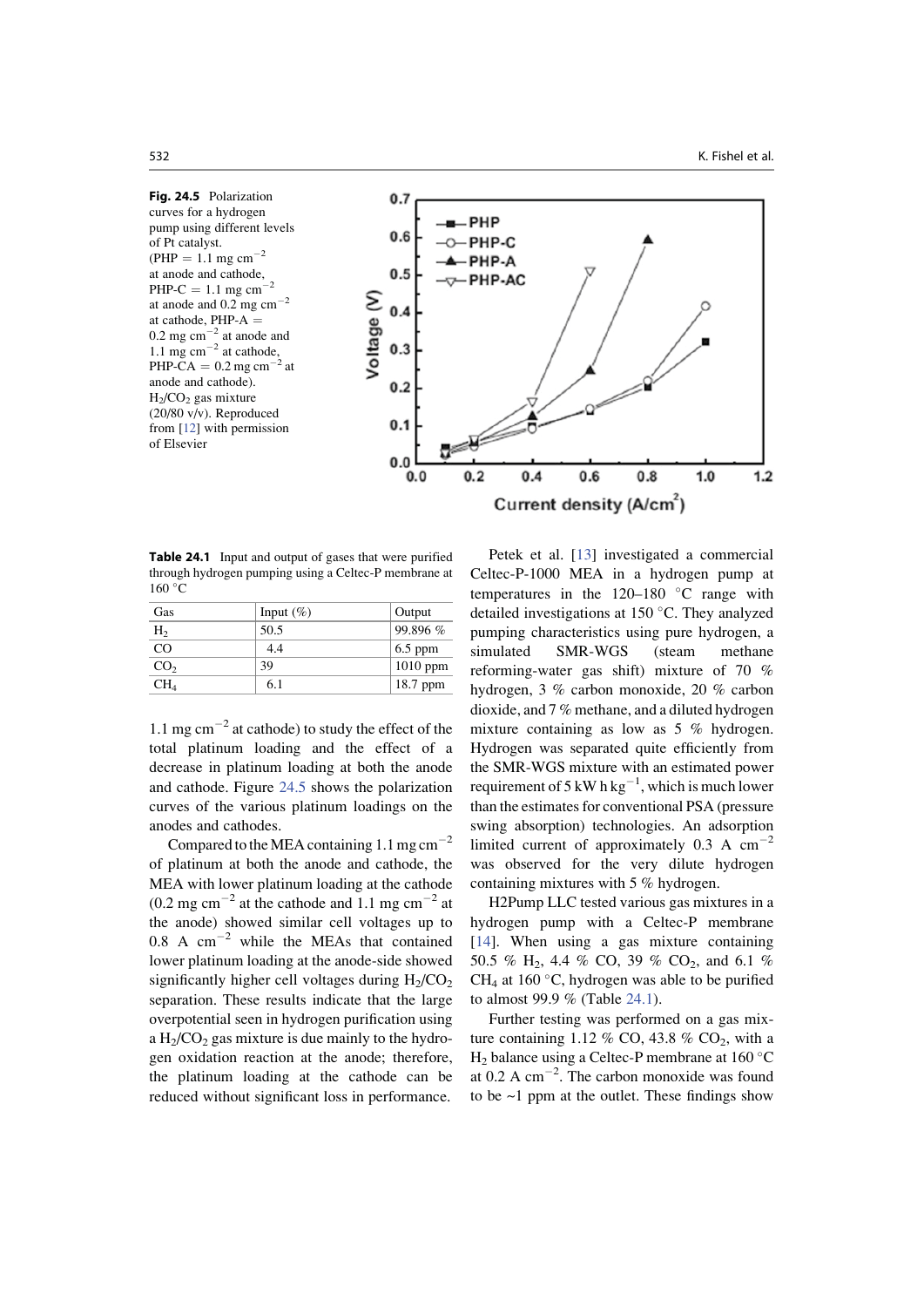

the excellent purity that can be achieved using a para-PBI membrane in a hydrogen pumping device (Fig. 24.6).

## 24.4.2 Other PBIs

Huth et al. [5] performed hydrogen pumping tests on a PBI membrane to study proton transport and anode kinetics. Unfortunately, the source of the material, type of PBI, and membrane acid doping level were not specified. Polarization curves can be seen in Fig. 24.7 and showed a nearly linear behavior over the entire potential range

indicating that membrane resistance dominates the overall cell resistance in this region.

The effects of temperature when the partial pressure of hydrogen was held at 3 bar were studied. When temperature increased, a larger change in current was seen with changing voltage showing an increase in conductivity (Fig. 24.8). Huth et al. [5] went on to perform many further experiments to study the proton transport mechanism and anode kinetics and found that the anodic )hydrogen oxidation reaction follows the Volmer–Tafel mechanism with the Volmer reaction being the ratelimiting step.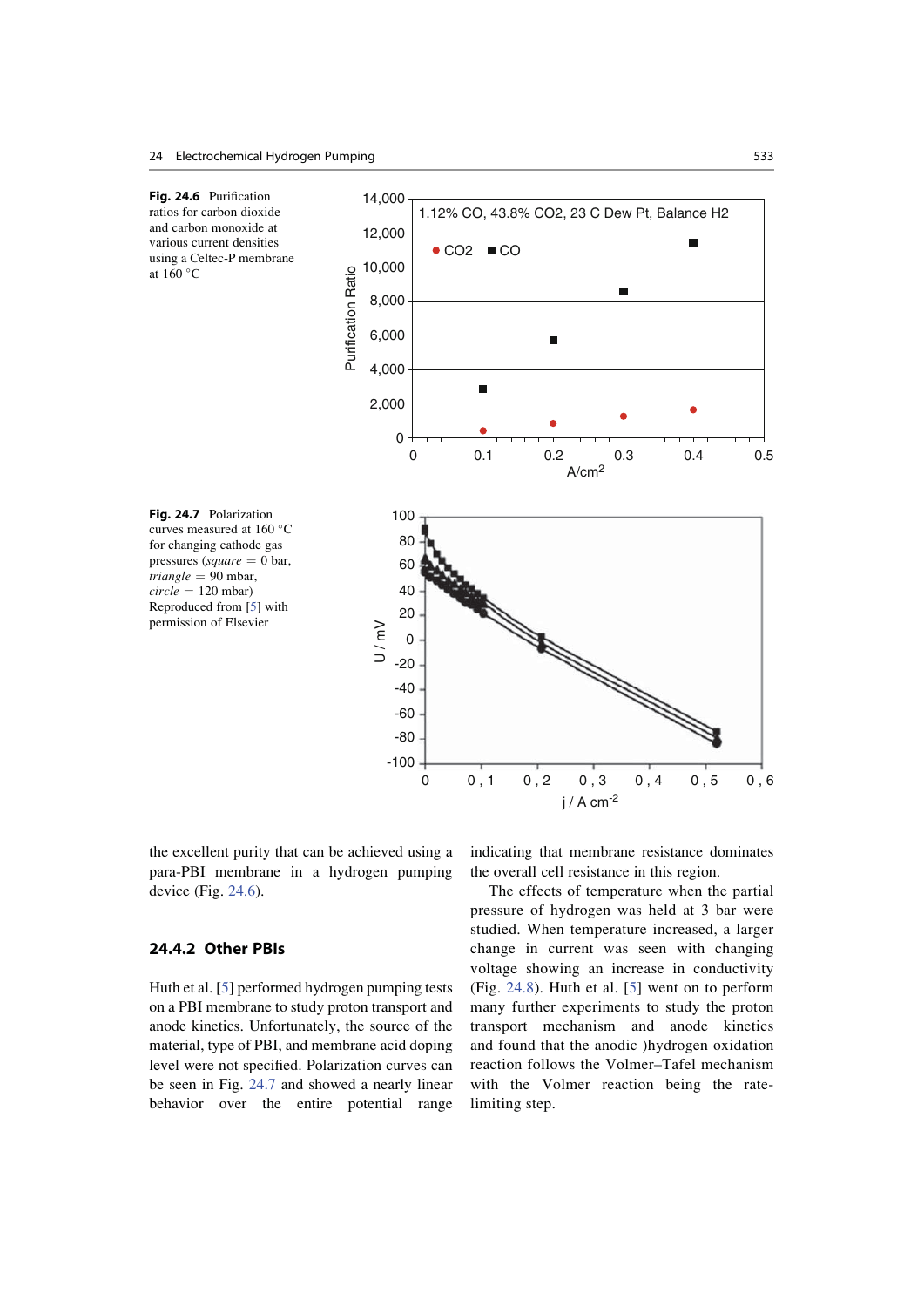Fig. 24.8 Polarization curves of the proton pump at various temperatures with a hydrogen partial pressure of 3 bar  $(diamond = 40 °C,$  $circle = 80 °C,$ triangle  $= 120$  °C, square  $= 160 °C$ . Reproduced from [5] with permission of Elsevier



Thomassen et al. [15] also evaluated a PBI-based membrane for EHP applications. Again, the membrane source, type of PBI, and membrane acid doping were not specified. Reformate gas mixtures containing varying amounts of hydrogen, carbon dioxide, carbon monoxide, nitrogen, and methane were used in a hydrogen pump cell with good results. Current efficiencies up to 90 % were reported at high current densities, and the cells were operated at a differential pressure of 0.65 bar. Significant reductions in gas impurities were measured under stable operating conditions.

## 24.5 Low-Temperature Hydrogen Pumping

Although the focus of this book is predominantly on polymer membranes for use in high-temperature devices, a few examples of polymer membranes used in low-temperature hydrogen pumping have been included in this chapter for comparison.

## 24.5.1 Perfluorosulfonic Acid-Based Membranes

Perfluorosulfonic acid-based membranes are some of the most commonly studied membranes in hydrogen pumping. Lee et al. [16] studied hydrogen purification at low temperatures using a Nafion® 115 membrane using a hydrogen/nitrogen/carbon dioxide mixture. Testing was performed at various temperatures and operating pressures with hydrogen inlet compositions ranging from 10 to 90 %. Detailed results from a 50 % hydrogen mixture are shown in Fig. 24.9. Hydrogen purity was then measured as a function of current density when testing was performed at various temperatures (Fig. 24.10).

As expected, hydrogen purity increased with increasing current density. Hydrogen purities of >90 % were easily achieved at a wide range of temperatures, pressures, and current densities. Abdulla et al. [17] conducted an excellent and detailed study on the efficiency of hydrogen pumping using a Nafion® 115 membrane in both a single stage and multistage design. Further studies on perfluorosulfonic acid-based membranes can be found in the additional references [11, 18–21].

## 24.5.2 Poly(Ether Ether Ketone)-Based Membranes

Poly(ether ether ketone)-based membranes (PEEK) have also been studied in low-temperature hydrogen pumping as more cost effective alternatives to perfluorosulfonic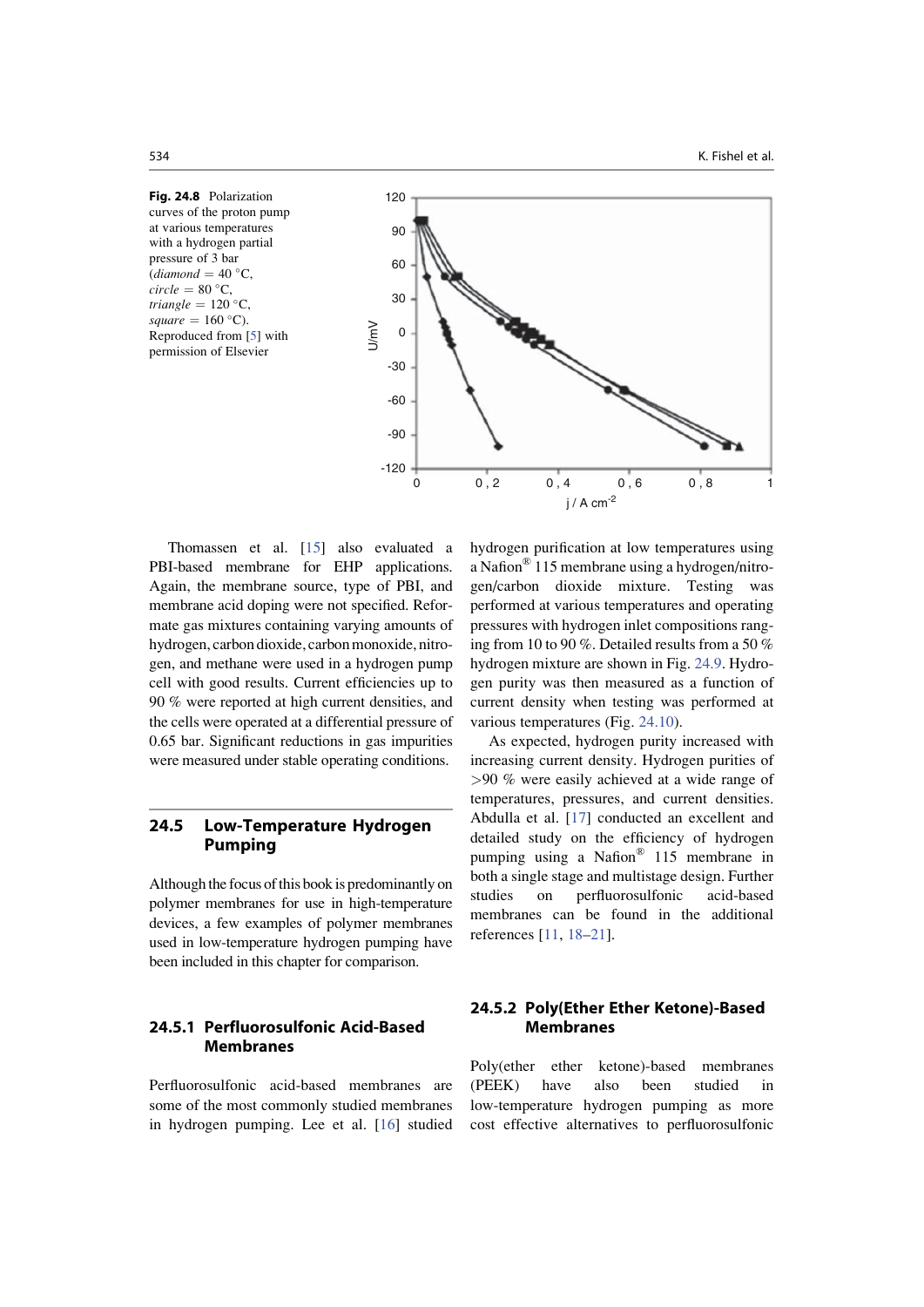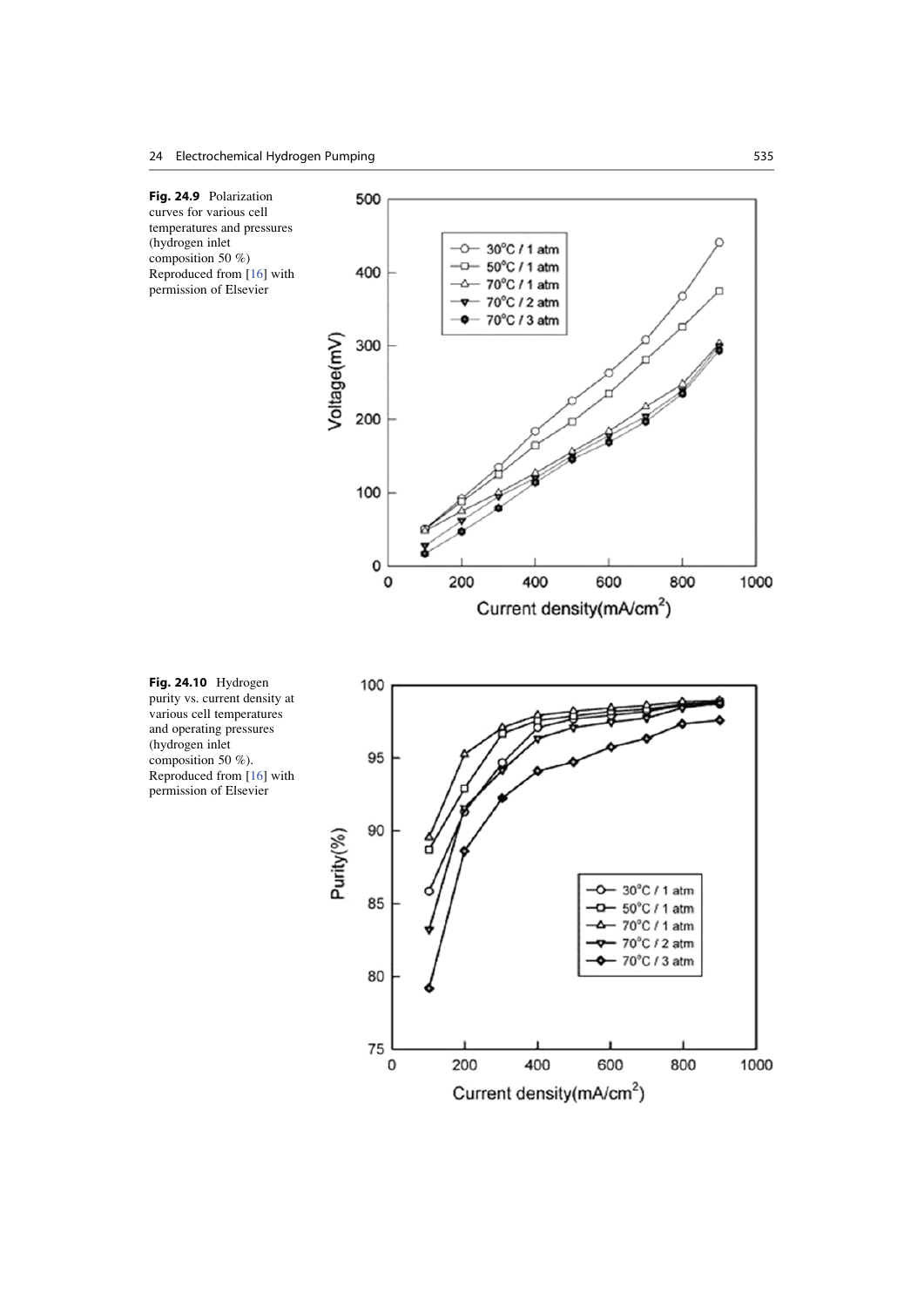



acid-based membranes. Wu et al. [22] synthesized a sulfonated PEEK (SPEEK) membrane with a semi-interpenetrating network of cross-linked polystyrene sulfonic acid (sIPN) and performed hydrogen pumping tests. Current was measured as a function of applied potential at varying  $CO<sub>2</sub>$  levels (Fig. 24.11). It can be seen that the current quickly increases until the limiting current is reached which was indicative of a mass transport resistance. Polarization curves for the sIPN membrane with various anode feeds can be seen in Fig. 24.12 (active area  $1.9 \text{ cm}^{-2}$ ).

### 24.6 Applications

The application of electrochemical hydrogen pumping technology is relatively recent and has been predominately limited to four areas: (1) industrial hydrogen recycling, (2) fuel cell applications (anode tail-gas recirculation for reuse in fuel cells or related fuel cell systems), (3) electroanalytical methods, and (4) hydrogen compression. Of the four, only the first three topic areas have seen significant development efforts although electrochemical compression is experiencing a higher degree of R&D activity due to the current interest in hydrogen vehicle

refueling. Developed in the 1960s, the use of this technology has been slow to emerge. This is partly due to the fact that the EHP stack technology parallels fuel cell development and commercialization activities.

## 24.6.1 Electrochemical Industrial Hydrogen Recycling

The recycling of hydrogen using electrochemical methods in industrial applications has been a recent focus of a number of companies, the most predominant one being H2Pump LLC (Latham, NY) [23]. In this application, hydrogen is recovered from hydrogen-intensive industrial processes, purified, and then made available for reuse on-site. Applications include metallurgical processes such as stainless steel annealing, brazing, powder metal sintering, as well as semiconductor production, to name a few. Chemical processes that generate hydrogen are also opportunities for this technology. There are a number of challenges that must be overcome if EHP methods are to be realized in industrial settings. Regardless of the stack technology, it must be scalable to be able to handle large volumes of process gas, able to operate reliably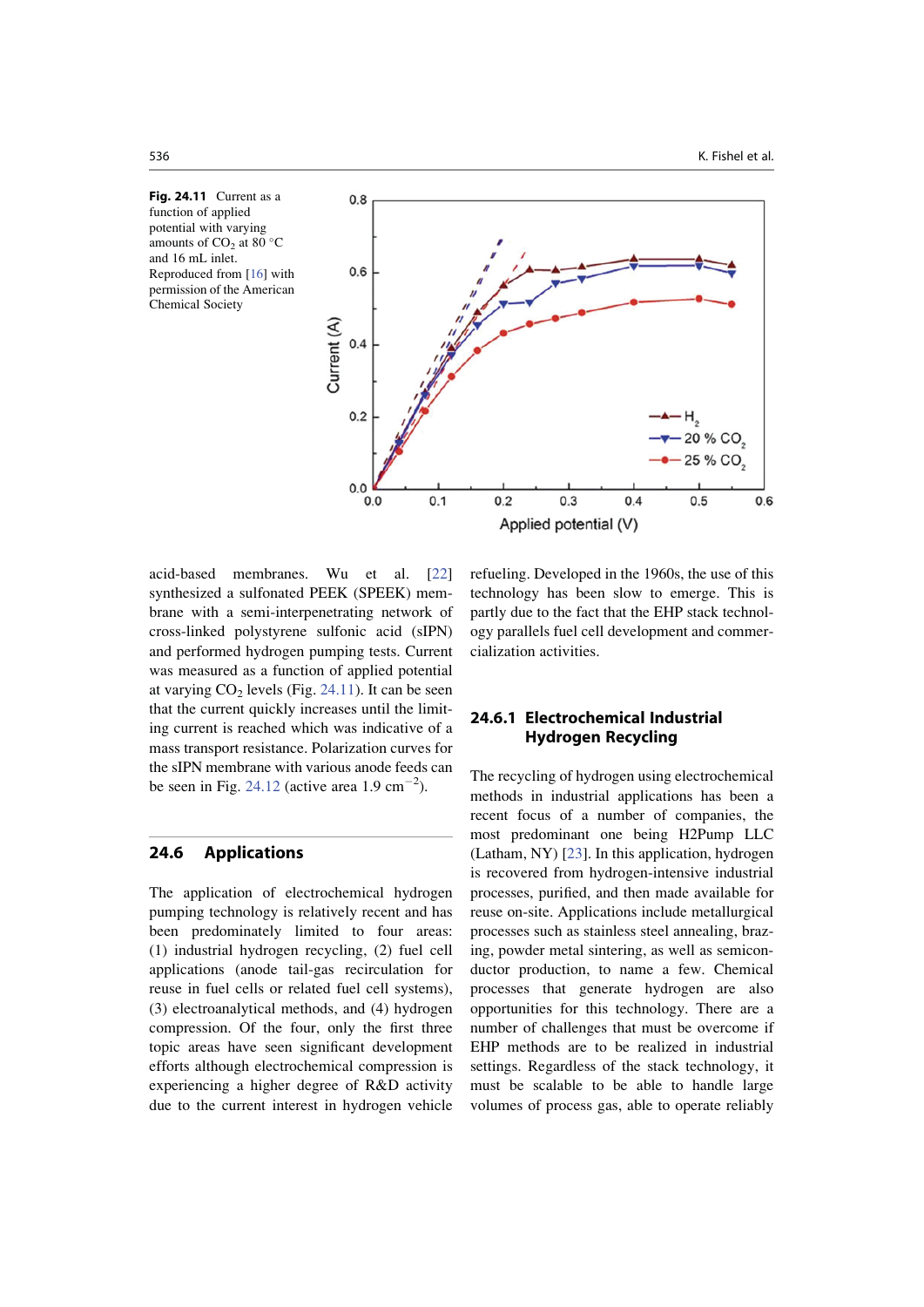

Fig. 24.12 Polarization curve and Tafel Plots. Reproduced from [22] with permission of the American Chemical Society

in the presence of a host of impurities from the industrial process, and be able to generate pressurized product hydrogen. The pressure requirement to drive the "pumped" hydrogen through a final clean up stage, typically a dryer, as well as to feed it back into the feedstock manifold of the site. As a result, a "system" to manage the different unit operations is required as a function of the operating profile of a given application. Such systems have been developed and Fig. 24.13 shows a fully integrated unit that is capable of pumping 100 kg of hydrogen per day.

### 24.6.2 Fuel Cell Applications

There are two potential uses of an EHP in combination with fuel cells. In the first, anode tail-gas recirculation, hydrogen is extracted from the fuel

cell stack anode exhaust. Once recovered, it is then fed back to the original source of the hydrogen thereby improving the overall fuel efficiency of the system. In the second, excess hydrogen from the reformer is captured and recovered for either recirculation or for use in other fuel cell subsystems. In addition, recovered hydrogen from either of these two sources within fuel cell systems can be used for its heating or chemical value, or for providing a source of hydrogen for motive refueling needs. Hydrogen pumps have been used by Bloom Energy Corporation to reach technological and cost goals in planar solid oxide fuel cells (PSOFC). In this application, a hydrogen pump can be used for hydrogen recycling or external hydrogen delivery. The hydrogen pump test duration lasted 2000 h and showed less than a 5 % performance degradation on hydrogen production [24].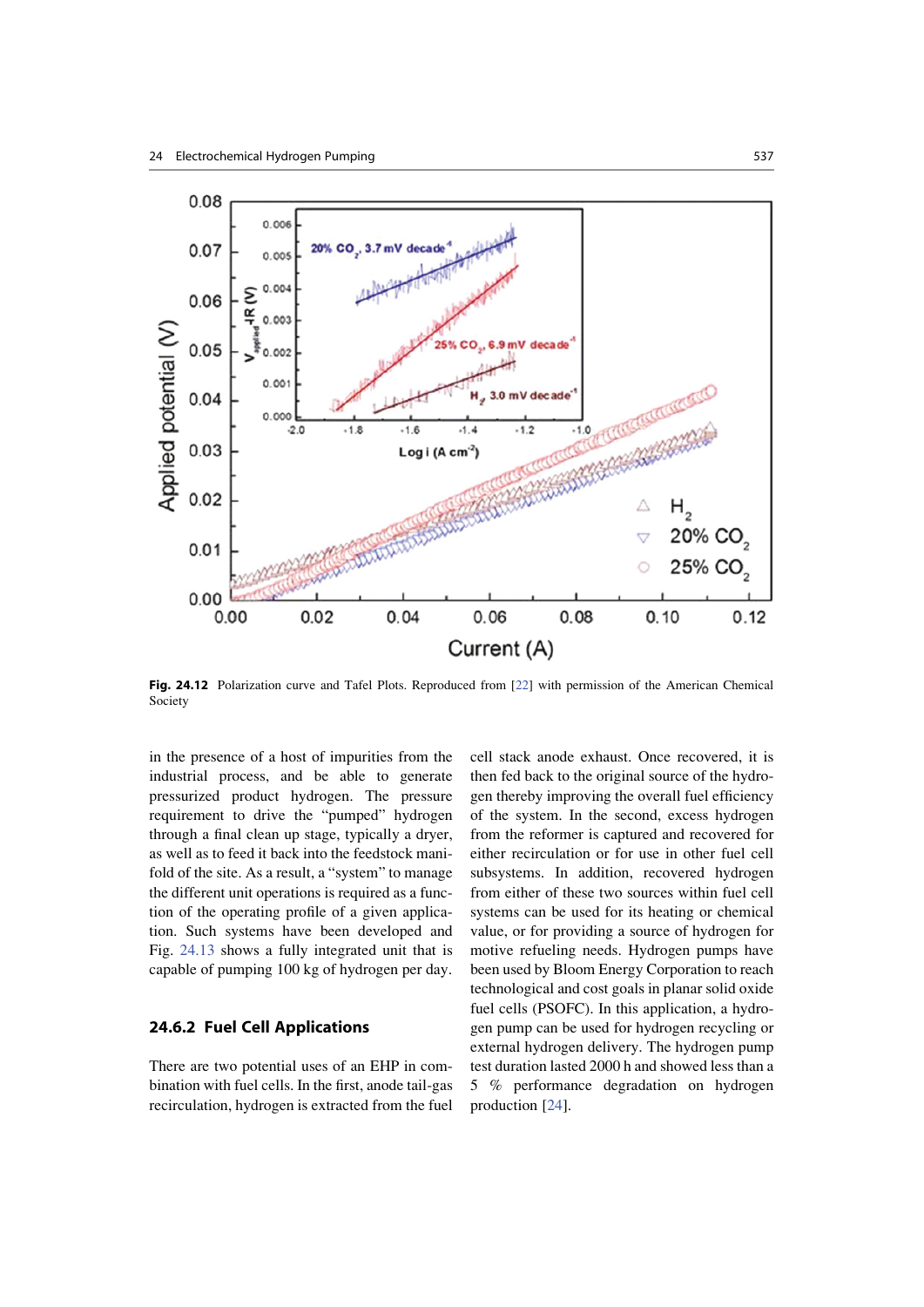

Fig. 24.13 H2Pump LLC hydrogen pumping unit

#### 24.6.3 Electroanalytical Methods

With a strong emphasis on the development of electrochemical membrane processes, e.g., water electrolysis and fuel cells, electrode performance must be well characterized electrochemically. Use of a hydrogen pump concept can provide insight into anode and/or cathode electrode electrochemical characteristics. Furthermore, the method can also be utilized to determine the back diffusion of hydrogen through the membrane [5, 25].

#### 24.6.4 Compression

EHP technology is of interest as it can be used in place of a mechanical compressor to generate pressurized hydrogen. Although it is membrane and hardware dependent, very high pressures have been reported using EHP technology, at least at the lab scale. The advantages include (1) energy is consumed only to compress

hydrogen, (2) unlike a mechanical compressor, a pressure head is not required, (3) the capital costs of the core EHP system are lower than mechanical methods, (4) high turn down ratio characteristics, and (5) the energy requirements are comparable to the mechanical compressor as measured by the kW h  $kg^{-1}$  of hydrogen which is pumped and compressed. A significant development challenge includes managing high differential pressures across the membrane, thereby requiring sufficient mechanical strength of the membrane separators, gaskets, and related stack hardware. In addition, the forces encountered on the end-plates of a stack can be significant. Due to the logarithmic nature of the Nernst potential, the energy requirements are approximately  $6-10$  kW h kg<sup>-1</sup>, similar to that required by a mechanical compressor. Pressures in the vicinity of 345 bar have been recently reported [26] for Nafion® membrane systems whereas 22 bar has been reported for PBI high-temperature membrane pumps [14].

#### 24.6.5 Hydrogen Purification

Regardless of the source of the hydrogen, the technique can be used for bulk purification of hydrogen as long as the impurities that have to be removed from the hydrogen do not impact the electrochemical membrane process or the ancillary subsystems.

### 24.6.6 Limitations of the Technology

There are a number of limitations of this technology which also indicates opportunities for further development. These are presented in Table 24.2.

## 24.6.7 Comparison to Fuel Cells: Lifetime/MEA Stability

Although the electrochemical pump stack module is similar to stacks used in membrane fuel cells, there are significant differences. These include the future prospect of not having to use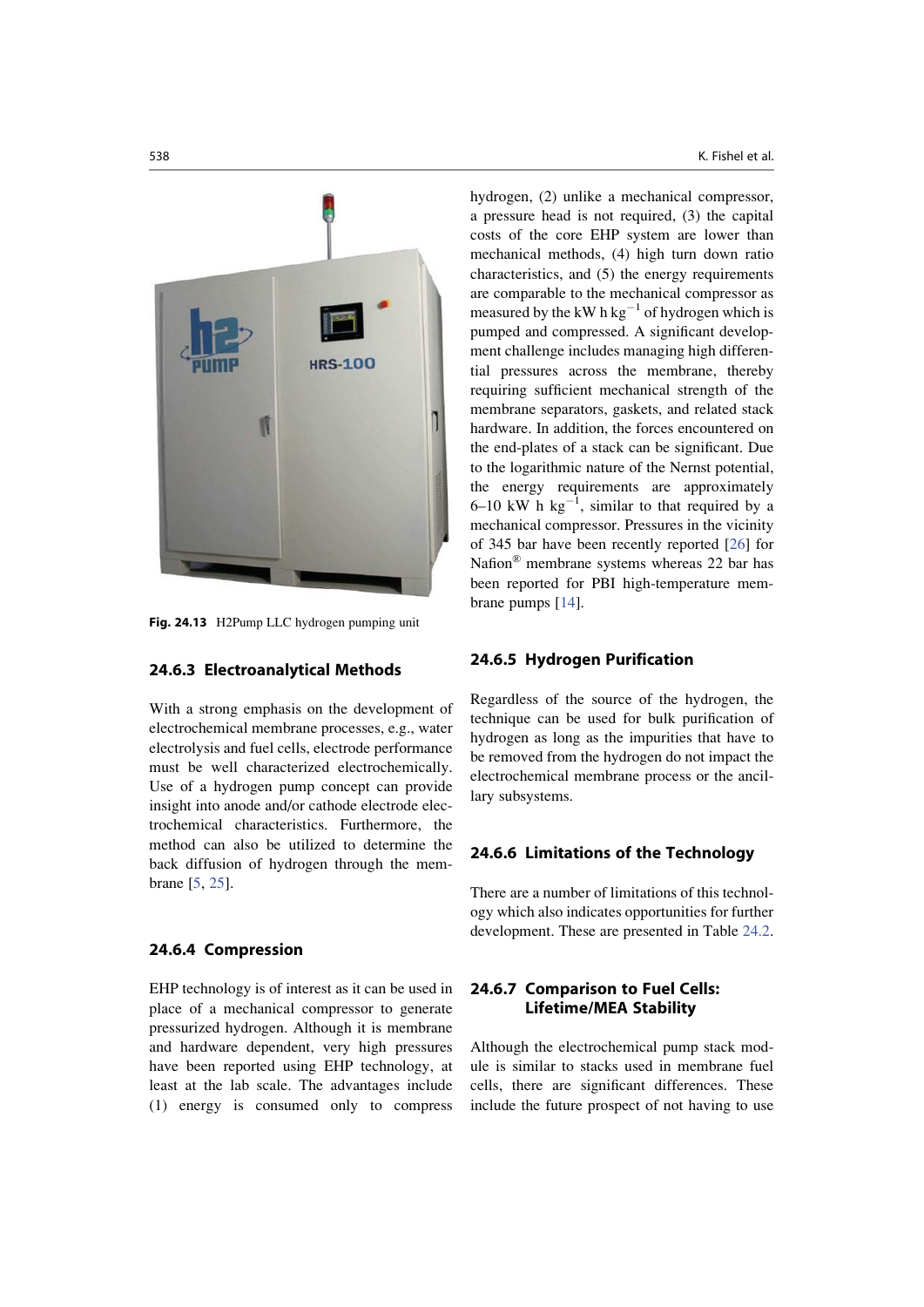| Metric                 | Impact                                        | Consequences                                               |  |
|------------------------|-----------------------------------------------|------------------------------------------------------------|--|
| Performance            | Electrode stability                           | Decreased performance and/or higher energy<br>requirements |  |
|                        | Membrane and electrode poisoning              | Reliability                                                |  |
|                        | Low anode hydrogen concentrations             |                                                            |  |
|                        | Membrane flooding and/or drying               |                                                            |  |
| Pressure<br>limitation | Membrane and hardware mechanical<br>stability | Catastrophic failure                                       |  |
| Cost                   | Utilization of precious metals                | Economics                                                  |  |
|                        | <b>Membranes</b>                              |                                                            |  |

|  | <b>Table 24.2</b> Technological limitations |  |
|--|---------------------------------------------|--|
|--|---------------------------------------------|--|

precious metals, lower catalyst loadings, different flow fields, the lack of oxygen in the cathode, and low voltages for the hydrogen oxidation and reduction processes. The latter two are of great importance as the primary degradation mechanism in low-temperature membrane fuel cells is related to hydrogen peroxide radical attack of the membrane and ionomer in the electrode layers. The lack of oxygen in an EHP process creates distinct lifetime and performance advantages over fuel cells. Furthermore, as the voltages required to "drive" the oxidation and reduction reactions are by definition zero (except for a small overvoltage), the carbon supports of the catalysts are not at risk of oxidation.

## 24.7 Conclusions

High-temperature hydrogen separation using PBI-based membranes has been demonstrated to produce high purity hydrogen, even without significant optimization of the cell design, gasketing, and sealing strategies. A particular advantage of high-temperature operation is the increased tolerance to impurities that may be present in reformation processes or in industrial process streams. This is a critical aspect of hightemperature EHP and expands the utility of such devices for practical applications. Early work in this field has confirmed the scalability of the device to industrially relevant volumes with power requirements that are considerably lower than widely used existing technologies. Further development of devices with higher purity gas

production and higher pressures will be assisted by additional hardware designs. It is expected that longer lifetimes will be realized as compared to fuel cells by the removal of the oxidative degradation processes found in fuel cell cathodes. There appear to be many opportunities for membrane development, as well as, stack and system designs that are tailored to meet the needs of both current industrial and future hydrogen markets.

#### References

- 1. Grubb W, Niedrach L (1960) Batteries with solid ion exchange membrane electrolytes, II low temperature hydrogen-oxygen fuel cells. J Electrochem Soc 107:131–135
- 2. Niedrach L, Grubb W (1963) Ion exchange membrane fuel cells. Fuel cells. Academic, New York, pp 253–298
- 3. Yeo R (1982) Solubility parameter of perfluorosulfonated polymers. In: ACS Symposium Series 180. Perfluorinated ionomers. American Chemical Society, Washington DC, pp 65–77
- 4. Maget H (1970) Process for gas purification. US Patent 3,489,670
- 5. Huth A, Schaar B, Oekermann T (2009) A proton pump concept for the investigation of proton transport and anode kinetics in proton exchange membrane fuel cells. Electrochim Acta 54:2774–2780
- 6. Eisman G (1986) The physical and mechanical properties of a new perfluorosulfonic acid ionomer for fuel cell applications. Presented at the 169th Electrochemical Society Meeting, vol 86–13. The Electrochemical Society Proceedings, Boston, pp 156–161
- 7. Farooque M, Kush A, Abens S (1990) Novel electrochemical hydrogen separation device using phosphoric acid cell. Sep Sci Technol 25:1361–1373
- 8. Molleo M, Schmidt T, Benicewicz B (2012) Polybenzimidazole fuel cell technology: theory,